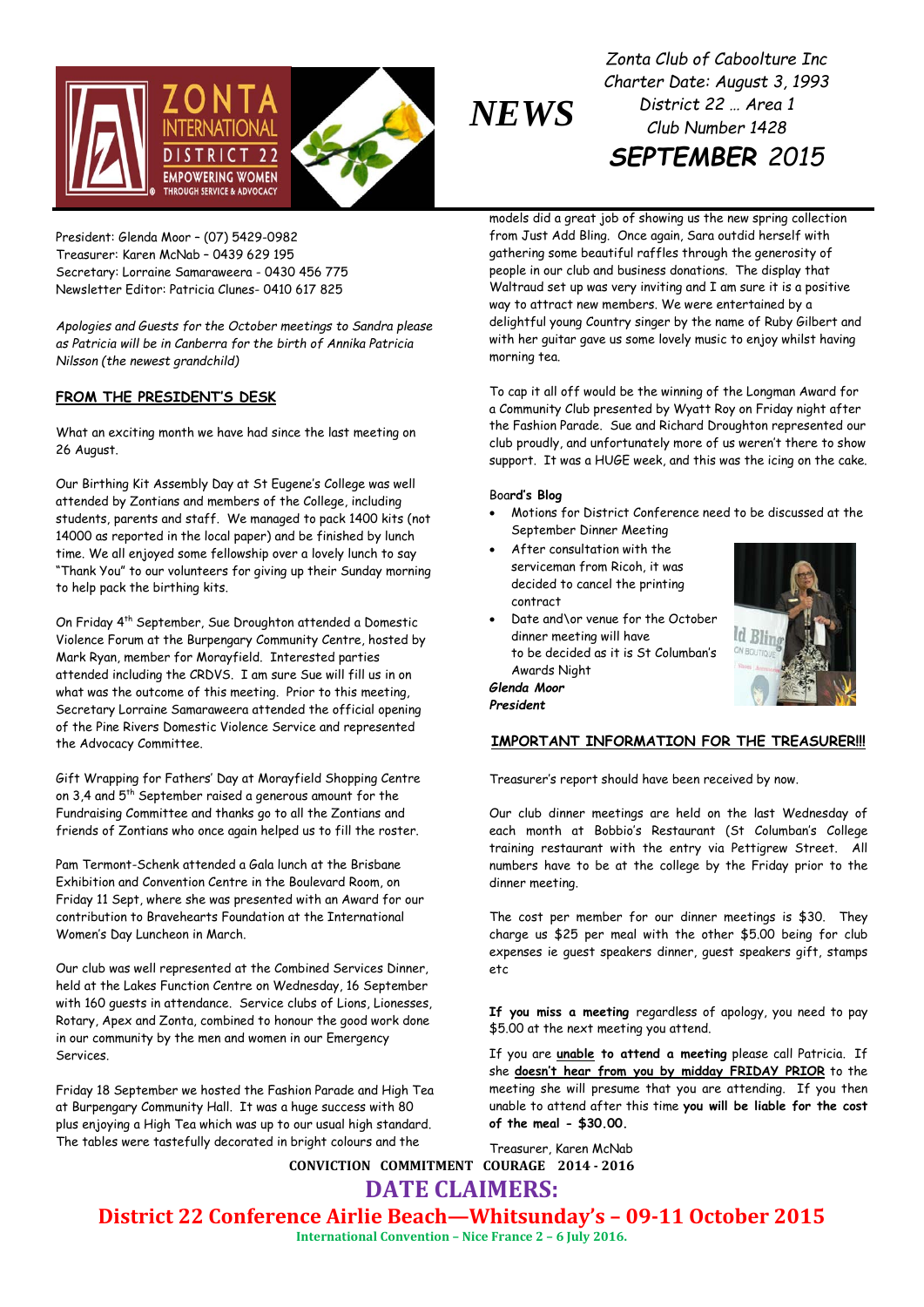





*Sue Droughton accepting our Community Club Award from Wyatt Roy MP Longman Friday 18 September* 





Combined Services Dinner



*Pam Termont-Schenk receives an Award from Bravehearts at the Thank Shoe Luncheon on Friday 11 September*



Fathers' Day Giftwrapping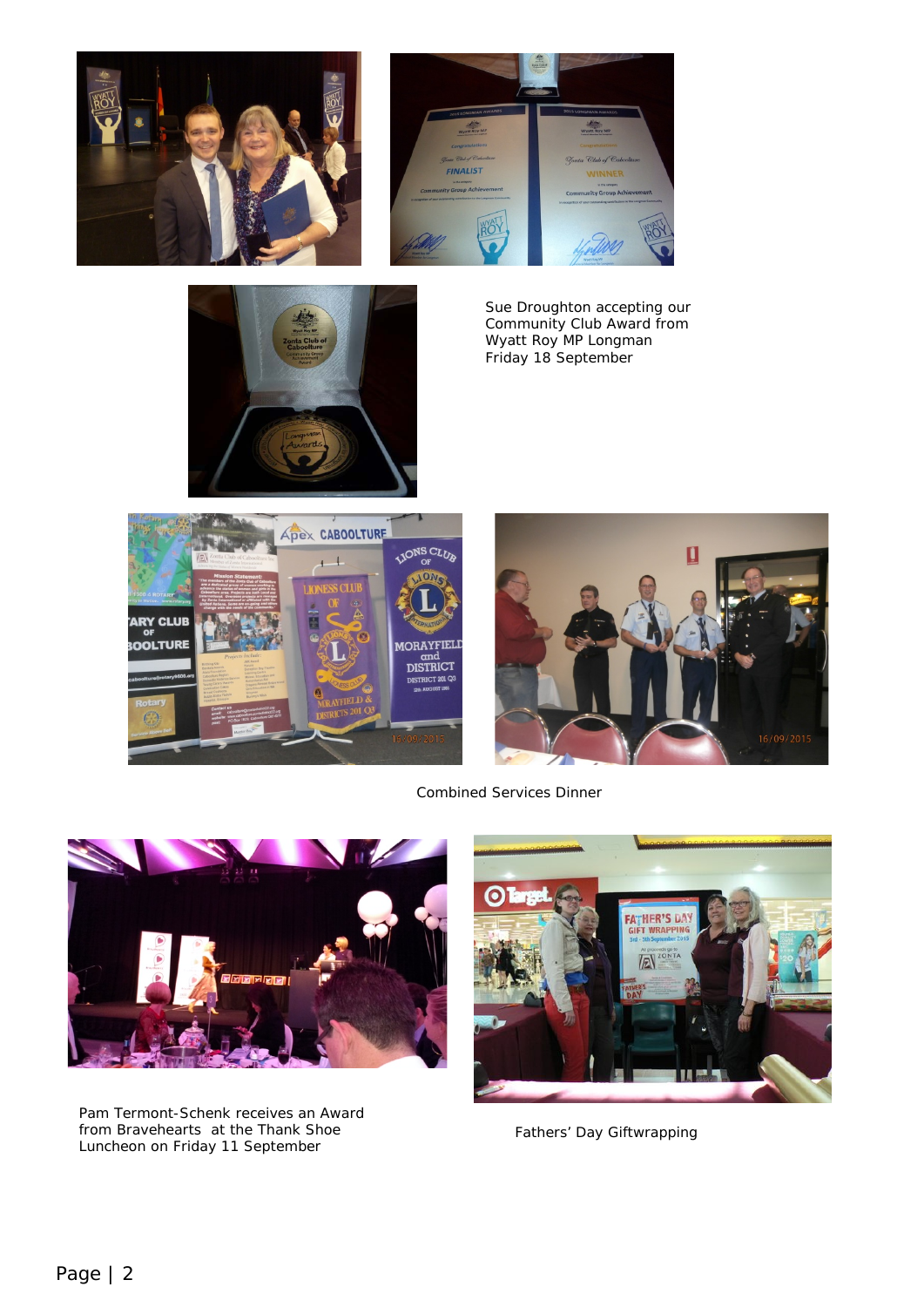

# Patricia a BIG birthday on 19 October



Birthing Kits: On Sunday the 30<sup>th</sup> of August 2015, we had another successful birthing kit packing day. Most of our members, family members and friends of Zonta were there, along with approx 15 teachers & students from St Eugene's College Burpengary. We packed a record number of kits for our club 1400 in total, and I also think it was in record time, less than three hours. And that included morning tea.

The kits were then taken back to Sara's home to await pick up, for overseas distribution.

On behalf of the Service Committee, a big thank you to all who attended on that Sunday but also to the members who were at Carole's home for the pre pack the previous Tuesday.

A further thank you to all who provided beautiful food for both days and to Waltraud for the photos taken. The photos have been forwarded to the Birthing Kit Foundation for their records. I am hoping that, by our Dinner Meeting on Wednesday I will have heard which country the kits have been sent to.

**Breast Cushions**: Patricia kindly delivered 40 cushions to Holy Spirit Northside last Monday, we still have 60 in stock, but with our stuffing day in November, our supplies will be replenished.

**Banksia Awards**: Because I am going to be away this year when the Award nights are on, Pam T/S has agreed to coordinate members to be at the schools to present our annual awards. Please consider if you have the time to do this, as it will help Pam out enormously. Some members are reluctant to go along to the schools, but it is really a very rewarding experience. We don't ever have to make speeches, and we are always treated with much respect from the teachers and students alike.

Our only Service projects to finish now for 2015, are breast cushion stuffing day at Annette's home on Sunday 29 November and shopping for Christmas hampers in December.

We will need to distribute Feminine Emergency Supply Packs in December, but we have plenty of stock on hand, so a packing day won't be necessary.

On Friday 4 September I attended meeting called by Mark Ryan MP State Member for Morayfield, with the agenda titled "Domestic and Family Violence Community Round-table "

It was the first of three working group meetings to discuss the issue of domestic violence in our community. The next meeting is scheduled for Friday 9 October at 12 noon-2.00pm the venue TBA, and the third meeting Tuesday 17 November 10.00am-12.00 noon venue TBA.

As I am going away next weekend for approx seven weeks the Service Committee will not be meeting until December, so if any member wishes a project to be considered for 2016, please email me and I will put it on the agenda for consideration.

As I will be away, for both meetings, I am hoping that one or two of our members may be able to go along to represent our club. I will bring all the details to our Dinner Meeting.

**The Longman Awards**: I was privileged to attend the Longman Awards on Friday night 19 September. I accepted this award very proudly on behalf of the Zonta Club of Caboolture. I was quite overwhelmed by the importance of these awards, but, it also gave me the opportunity to reflect on the importance of the work that we do and what we achieve. We have so much to be proud of, and I thank each and every member of our Club for everything you do.

Sue Droughton Chairman



Topics discussed and suggested action:

**Membership.** For a Meeting with Bronwyn Britten in preparation for joining Zonta, Sandra will follow up. Cecil will contact Bronwyn regarding background experiences for the Membership Committee's recommendation to the Board. Other contacts were discussed and Committee members noted the value of keeping records of contacts made.

**Membership Committee's Role re Guest Speakers.** Cecil brought to the Committee's notice that under Section B, Strengthening the Clubs (Retaining Membership) in the Marion de Forest Membership Manual, one heading was 'OFFER OPPORTUNITIES FOR DEVELOPMENT AND INVOLVEMENT'. One suggestion given was *Invite experts to give talks on interesting and meaningful topics, to gain insight to issues relevant to career or personal development.* However, one of the Board Directors (Annette) has been given this task, and the Membership Committee fully supports directing suggestions for guest speakers to Annette.

**Outcome of July Presentation.** Sandra collated the responses to the questions about aspects defining the success of our club, and what further aspects would enhance our club.

The collated suggestions were sent to each member, and the suggestions on petals were skilfully transformed into roses by Sandra and displayed at our August Meeting. Many thanks to Sandra for undertaking this collation.

For our Committee's discussion on the suggestions given, it was noted that there were many positive aspects already inherent in the club focussing on members and what they do.

It was also noted that aspects that would enhance our club also focussed on people and communication with each other and in the community. Some of these needed 'teasing out' – explaining in more detail. In particular, *capture members' skills,* interesting *projects* (what is an interesting project?) *longer term project* (what is a longer term project?).

It was also noted that in the section on Strengthening Clubs – Retaining Membership (Marion de Forest Membership Manual) another important section was FOCUS ON SERVICE AND ADVOCACY PROJECTS IN LINE WITH ZONTA'S MISSION.

Membership Committee members believe that there needs to be a larger proportion of the non-fundraising time given to these aspects, to challenge beliefs, values and attitudes of ourselves, and of the community.

**Suggestions for Changes to Future Membership Questionnaires**. As time would not permit, discussion and suggested action will be held over to the October meeting.